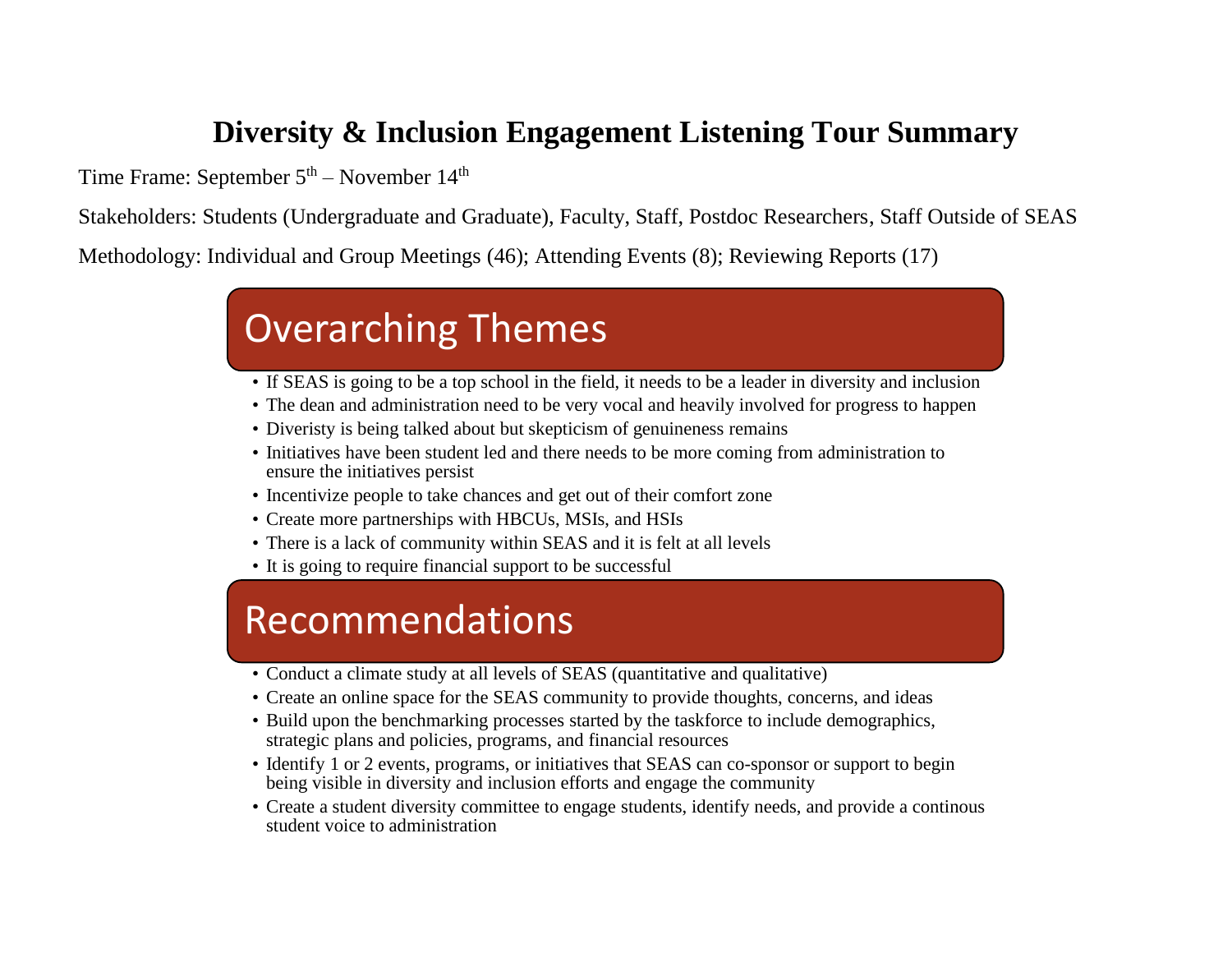## **Recruitment & Access: "People have Great Intentions by they are Clueless"**

- $\Box$  Diversity (with regard to numbers) is a topic of discussion now more than ever before
- □ Diversity Admissions Committee
- □ Prize Fellowship
- $\Box$  SEAS is globally diverse (but this may be masking the issue)
- □ Open house events for recruitment
- □ REU Program
- $\Box$  Referrals from other areas for staff hiring
- □ SEAS Club Fair

- $\Box$  Showing it is not just talk but it is sincere and will lead to action
- $\Box$  Implicit bias is an issue but some do not want to have the difficult conversations
- $\Box$  Leadership is "very male and very white" and this does not send a good message
- $\Box$  Cost of living in Cambridge
- $\Box$  Concerns that SEAS will implement a test to determine if a student can concentrate in SEAS
- □ Stereotype threat in STEM
- □ Lack of female and URM faculty members
- $\Box$  There are a large number of Latino/a on the cleaning staff but not the academic and administrative staff
- $\Box$  Lack of funding opportunities for graduate student and postdoc recruitment
- □ Lack of URM postdocs
- $\Box$  Faculty and postdoc hiring is based on who you know, what school they attended, who was their advisor
- □ Need more diverse research topics that demonstrates the various ways to apply STEM to societal concerns
- □ STEM, Harvard, and SEAS can be intimidating

### **Strengths Challenges Opportunities**

- $\Box$  Educate the community on how diverse teams benefit the school
- $\Box$  Training and support around implicit bias
- □ Greater guidance on incorporating diversity hiring practices into postdoc searches
- $\Box$  Direct outreach to URM professionals that are up and coming
- □ Allocate resources for staff recruitment and assess effectiveness of current efforts
- □ Increase housing assistance for junior faculty recruitment
- □ Increase pipeline for a more robust applicant pool (students, staff, faculty, postdocs)
- $\Box$  Build diversity recruitment efforts into evaluation process
- □ Create diversity fellowship program
- $\Box$  Partnerships with other institutions to increase visibility and answer questions on the application process
- $\Box$  Recruit more veterans
- $\Box$  More involvement in the greater Boston community and greater visibility of current efforts
- $\Box$  Plan a gathering during freshman visit weekend for female students interested in a SEAS concentration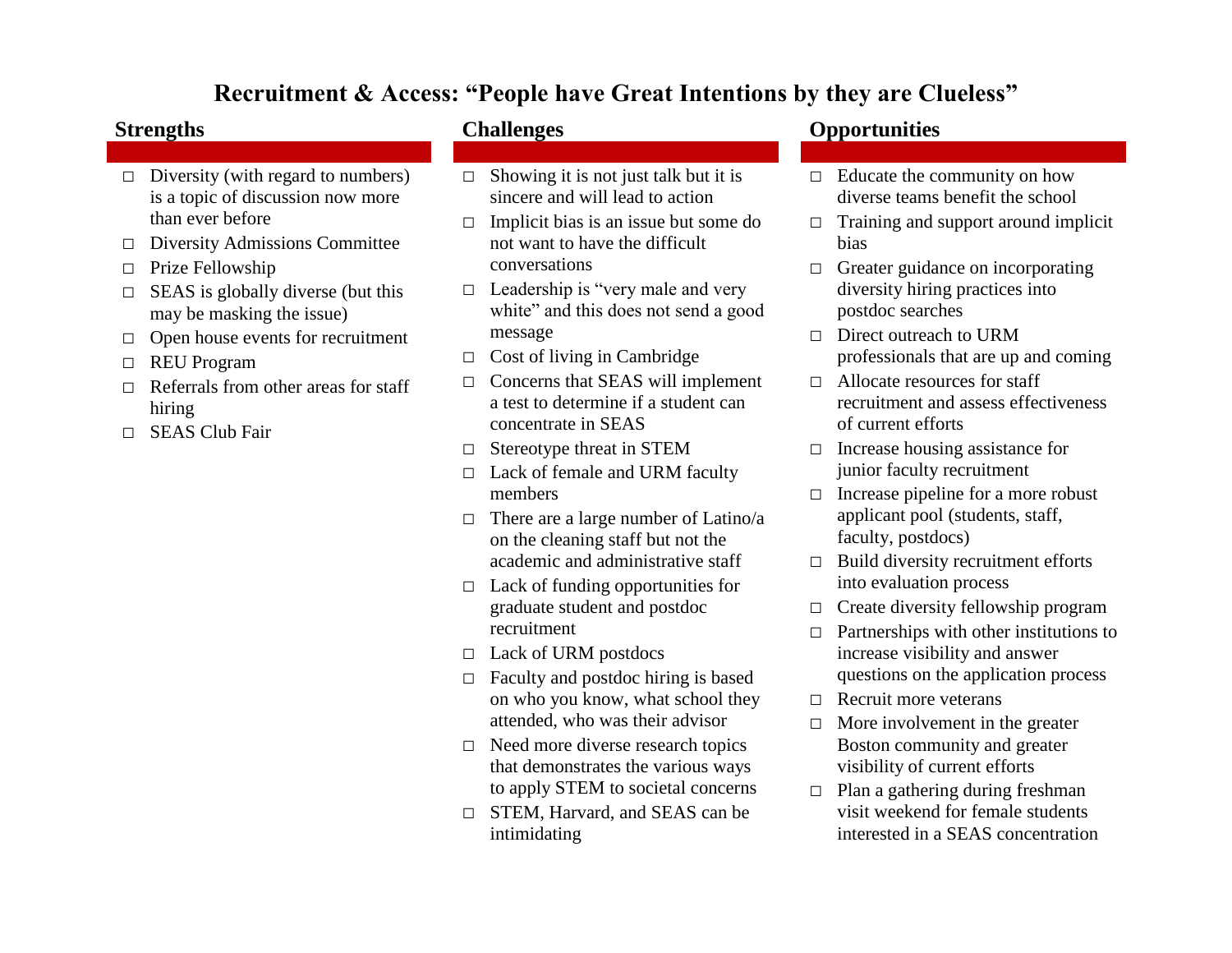## **"Recruitment & Access: "People have Great Intentions by they are Clueless"**

| <b>Strengths</b> | <b>Challenges</b>                                                                                                                                                                                                                                                                                                                                                                                                                                                                                                      | <b>Opportunities</b>                                                                                                                                                                                                                                                                                                                                                                                                                                                                                                                                                       |
|------------------|------------------------------------------------------------------------------------------------------------------------------------------------------------------------------------------------------------------------------------------------------------------------------------------------------------------------------------------------------------------------------------------------------------------------------------------------------------------------------------------------------------------------|----------------------------------------------------------------------------------------------------------------------------------------------------------------------------------------------------------------------------------------------------------------------------------------------------------------------------------------------------------------------------------------------------------------------------------------------------------------------------------------------------------------------------------------------------------------------------|
|                  | Students observe the number of<br>female students in courses decrease<br>after first semester of freshman year<br>Imposter syndrome<br>Some students experience a culture<br>shock and knowledge gap upon<br>arrival<br>Perception that completing an<br>engineering concentration in 4 years<br>is impossible if you start at the Math<br>M level<br>Female students receiving negative<br>messages around entering STEM<br>(i.e. being told not to take CS50 or<br>suggestions of choosing another<br>concentration) | $\Box$ Resources on best practices from<br>institutions that have been successful<br>A summer program to assist in the<br>$\Box$<br>transition to Harvard for students<br>interested in SEAS concentrations<br>Workshops during opening days or<br>$\Box$<br>shopping week geared towards<br>prospective SEAS concentrators<br>Add commitment to diversity or<br>$\Box$<br>competency/experience working<br>with diverse populations to job<br>descriptions<br>Provide research opportunities for<br>$\Box$<br>Emerging Scholars students that<br>have an interest in SEAS |
|                  |                                                                                                                                                                                                                                                                                                                                                                                                                                                                                                                        |                                                                                                                                                                                                                                                                                                                                                                                                                                                                                                                                                                            |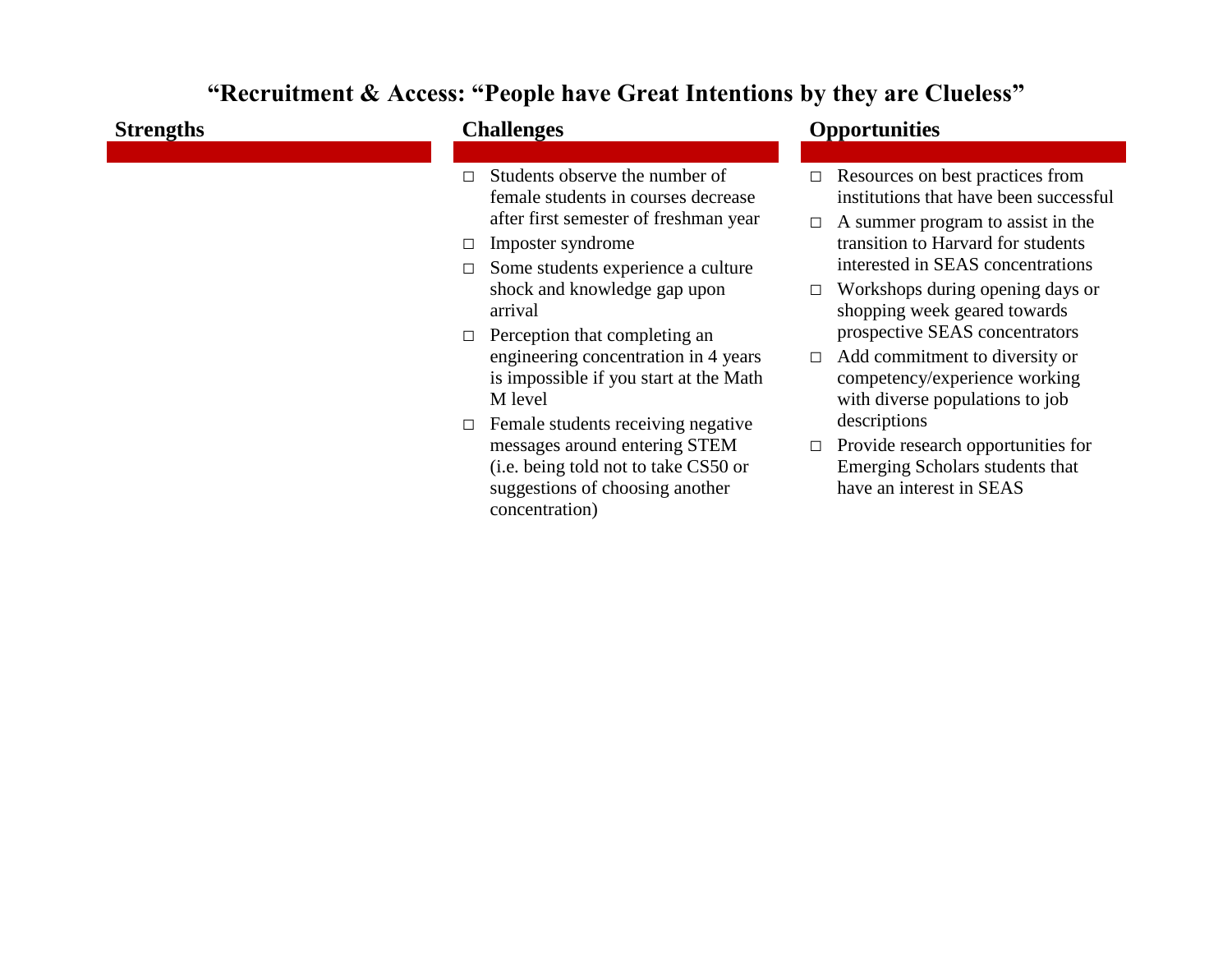### **Community Engagement & Support: "Move from Numbers to Action and Best Practices"**

- □ Student affinity groups are effective and should be provided additional financial and visible support
- $\Box$  Panels conducted by student groups
- □ Computer Science initiatives to support female students
- $\Box$  Students attending national conferences
- $\Box$  Staff community narratives displayed in Pierce
- □ Computer Science advising initiative
- □ Blind Grading by Computer Science faculty
- □ Friday lunches in Pierce
- $\Box$  Big/Lil Mentoring Initiative

- $\Box$  It is the responsibility of females and URM to support diversity initiatives and be the voice of its importance
- □ Greater trust, support, and communication with direct manager than senior leadership
- $\neg$  Male dominated conversations in meetings and female colleagues being interrupted or thoughts not respected
- $\Box$  Lack of community leads to isolation and cliques
- $\Box$  SEAS is decentralized and each person's experience is based heavily on their particular area of SEAS
- $\Box$  Career progression at the staff level is unclear and limited which leads to talented individuals leaving for more senior roles at other institutions
- $\Box$  Students do not see others that look like them
- $\Box$  Jokes about diversity and inclusion or the lack of diversity discourage interaction and trust between students and faculty
- $\Box$  Inadequate advising structure
- □ CWD Leadership programs require manager or HR recommendation
- $\Box$  SEAS website seems to target the external community rather than the internal community

### **Strengths Challenges Opportunities**

- $\Box$  Training and workshops about best practices for creating an inclusive classroom and curriculum
- $\Box$  Training on how to have difficult conversations and dialogue
- $\Box$  Training on accessibility, mental health, and stereotypes
- □ Increased communication and advertisement around the initiatives that are taking place for diversity and inclusion
- $\Box$  Training and support around implicit bias
- $\Box$  Formal advisor training for those advising concentrators
- □ Undergraduate research opportunities need to be more accessible to increase greater representation
- $\Box$  Create a safe space for the community to voice their concerns
- $\Box$  Add a diversity session to the faculty retreat
- □ Mentorship programs (students, faculty, staff, and postdocs)
- □ Provide students greater access to and interaction with faculty (coffee, lunch, dinner, ice cream chats)
- $\Box$  Highlight student stories on the SEAS website and ensure a diverse representation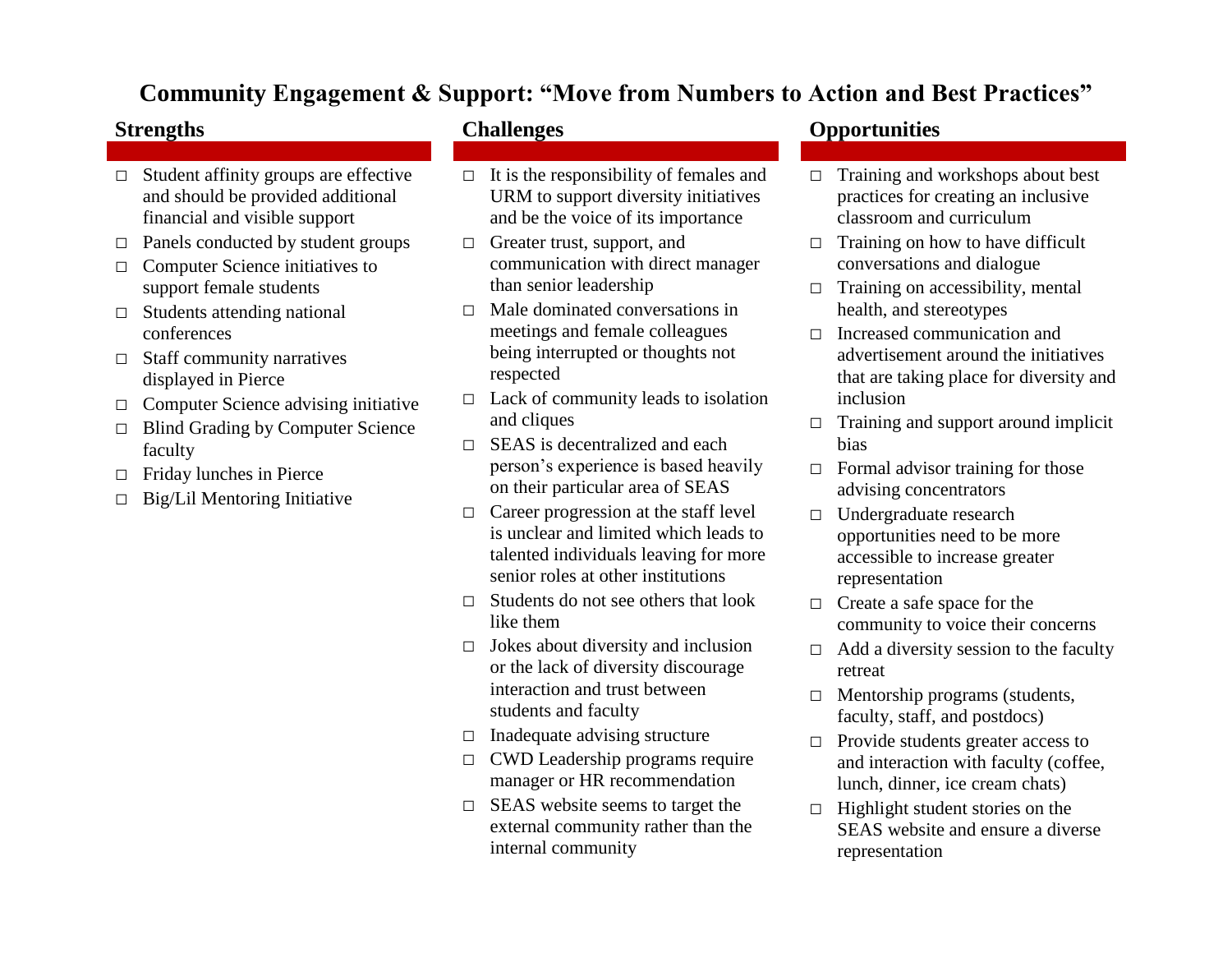## **Community Engagement & Support: "Move from Numbers to Action and Best Practices"**

| <b>Strengths</b> | <b>Challenges</b>                                                                                                                                                                                             | <b>Opportunities</b>                                                                                                                                                                                           |
|------------------|---------------------------------------------------------------------------------------------------------------------------------------------------------------------------------------------------------------|----------------------------------------------------------------------------------------------------------------------------------------------------------------------------------------------------------------|
|                  | Greater guidance on benefits of<br>completing a thesis and the process<br>Lack of training for faculty around<br>diversity and inclusion ("We are<br>educators but some of us are not the<br>best educators") | Seminar on Race in STEM<br>П<br><b>Expand the Emerging Scholars</b><br>$\Box$<br>Program that takes place in the Math<br>Dept.<br>Add diversity and inclusion topics to<br>$\Box$<br>SEAS graduate orientation |
|                  | No large touch point other than<br>initial orientation for graduate<br>students and sophomore convocation<br>for undergraduates                                                                               | Create a SEAS Fellowship App<br>$\Box$<br>Bootcamp (similar to Physics)<br>Soft Skills workshops for students<br>$\Box$<br>(i.e. submitting journal articles,                                                  |
|                  | $\Box$ It is important to remember<br>international students of African<br>descent are struggling with being<br>black in America                                                                              | networking, etc.)<br>Highlight the faculty and staff that<br>are both pioneers in diversity<br>inclusion and allies                                                                                            |
| П                | Graduate students that are also<br>parents need to be considered more                                                                                                                                         | Grants for student organizations to<br>$\Box$                                                                                                                                                                  |
| $\Box$           | Need greater diversity among TFs,<br>ensure equal access, and proper<br>training to work with all students                                                                                                    | do diversity initiatives or events<br>SEAS version of the Harvard<br><b>Shoestrings Guide</b>                                                                                                                  |
| $\Box$           | Support for the LGBTQ community                                                                                                                                                                               | Initiatives should engage everyone<br>$\Box$<br>and not just URM and females in the                                                                                                                            |
| $\Box$           | Events that address diversity and<br>inclusion are inconsistent or one offs                                                                                                                                   | conversation<br>Seek partnerships and funding<br>$\Box$                                                                                                                                                        |
| $\Box$           | Lack of SEAS tutors at study counsel<br>opportunities with corporations                                                                                                                                       |                                                                                                                                                                                                                |
| □                | Lack of visibility of programs and<br>initiatives                                                                                                                                                             | Career guidance for PhD students<br>$\Box$<br>and Postdoc researchers (i.e.                                                                                                                                    |
| $\Box$<br>$\Box$ | Some student groups aren't<br>recognized by the university which<br>creates obstacles when planning<br>events and programs<br>Composition of event speakers is not<br>diverse                                 | workshop on how to write a diversity<br>statement)<br>Provide community resources on the<br>$\Box$<br><b>SEAS</b> website                                                                                      |